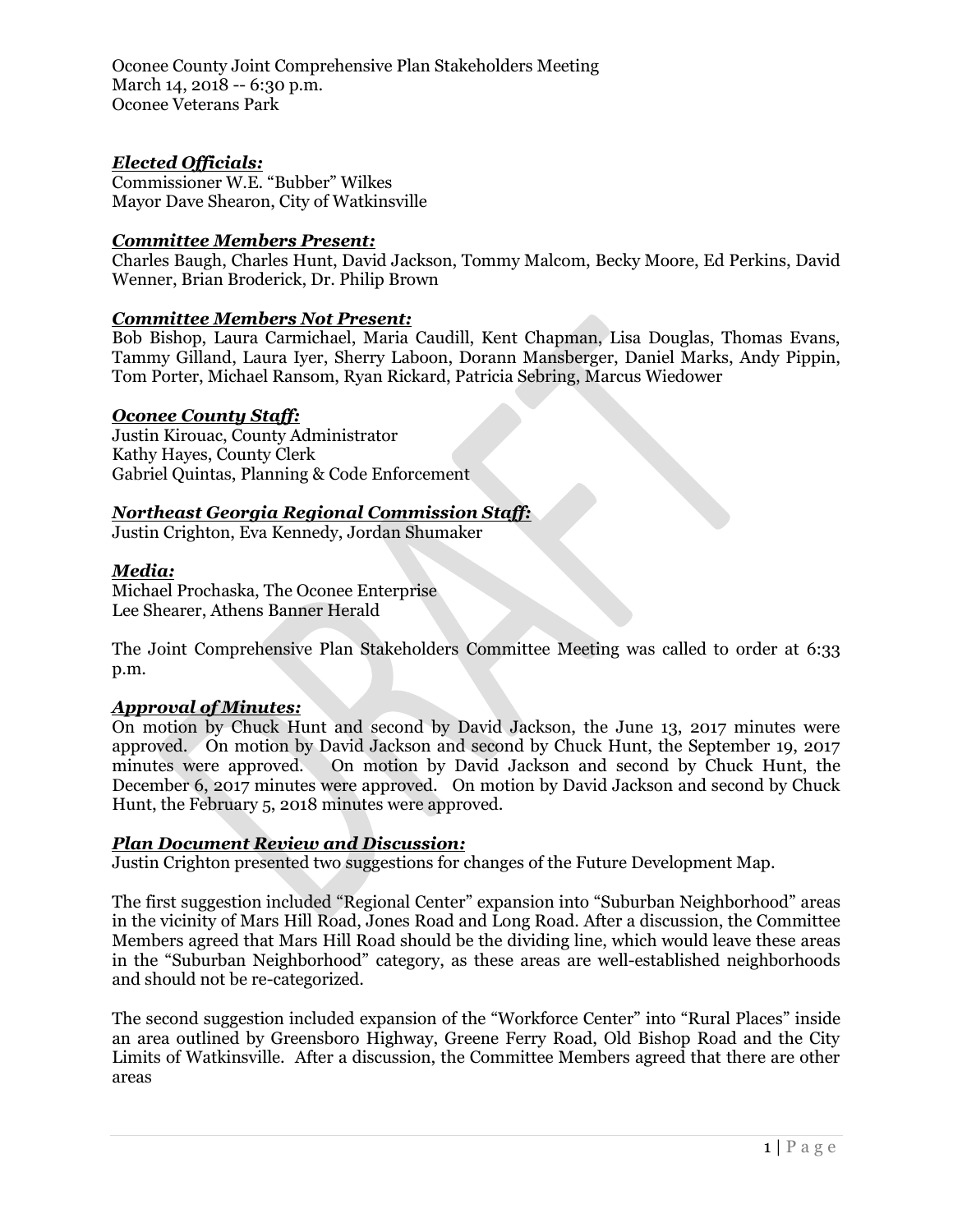Oconee County Joint Comprehensive Plan Stakeholders Meeting March 14, 2018 -- 6:30 p.m. Oconee Veterans Park

better suited for expanding industrial areas within the county while keeping a close proximity to Watkinsville.

Several citizens from neighborhoods located on Cliff Dawson Road attended the meeting. The property owners voiced concerns regarding the inclusion of properties on Cliff Dawson Road in the "Civic Center" category.

Committee Members continued with a discussion regarding the expansion of "Civic Center" areas on the Future Development Map into properties currently owned by the federal government. The properties in question front on Cliff Dawson Road and Hog Mountain Road (State Highway 53) and also on Hog Mountain Road (State Highway 53) across from the Oconee County High School. The Committee Members agreed that these areas should be returned to "Rural Places."

## *Plan Recommendations:*

Mr. Crighton briefly reviewed the Plan Recommendations of Committee as follows:

*Land Use* – Character Areas to be used as primary source of guidance; growth concentrated within established/identified nodes; County/Cities support development within the identified areas on the Future Development Map/Character Area Descriptions; cooperative planning with the Board of Education when locating new schools; incentive programs for developer/nonprofits for mixed housing to accommodate senior living; within the "Civic Center" Character Area, smaller lot sizes could be encouraged to diversify housing stock; encourage multi-family residential in denser development; remove R-3 zoning in Suburban Living area; and multifamily housing is more appropriate within municipalities.

*Transportation* – Designate truck to lessen congestion through city/towns; prioritize safety improvements on major thoroughfares; prioritize building of sidewalk network; safety improvements on roadways to accommodate cyclists; future development of large-scale, multiuse trail/network of trails; strategy to address lack of broadband internet service; and follow the Water & Wastewater Strategic Plan.

*Parks, Recreation, Greenspace* – Complete Oconee Veterans Park, Phase II, tennis complex; complete Heritage Park, Phase II; completion of the Parks Master Plan to provide guidance of physical space, staffing and programming needs of the community; diversity of scales in parks/open spaces; include underutilized parks spaces in Parks inventory; and multi-use trail network to connect with other trail networks in the county/region.

Eddie Kinnard, Moss Creek Subdivision (Cliff Dawson Road), asked about the time frame that would be needed to include an AgriBusiness designation. Justin Kirouac, County Administrator, stated that the County is reviewing the Unified Development Code and a rewrite of the code is in the future. The AgriBusiness designation could be included at that time.

#### *Remaining Steps:*

Mr. Crighton reviewed with the committee that a draft of the plan will be completed and placed on the website. The final Public Forum will be held at the Planning Commission meeting in April. The plan will then be placed on the Board of Commissioners Agenda for the Agenda Setting Meeting on April 24, 2018, with adoption at the Regular Meeting of the Board on May 1, 2018. The Department of Community Affairs (DCA) will have 30 days to review the plan. After